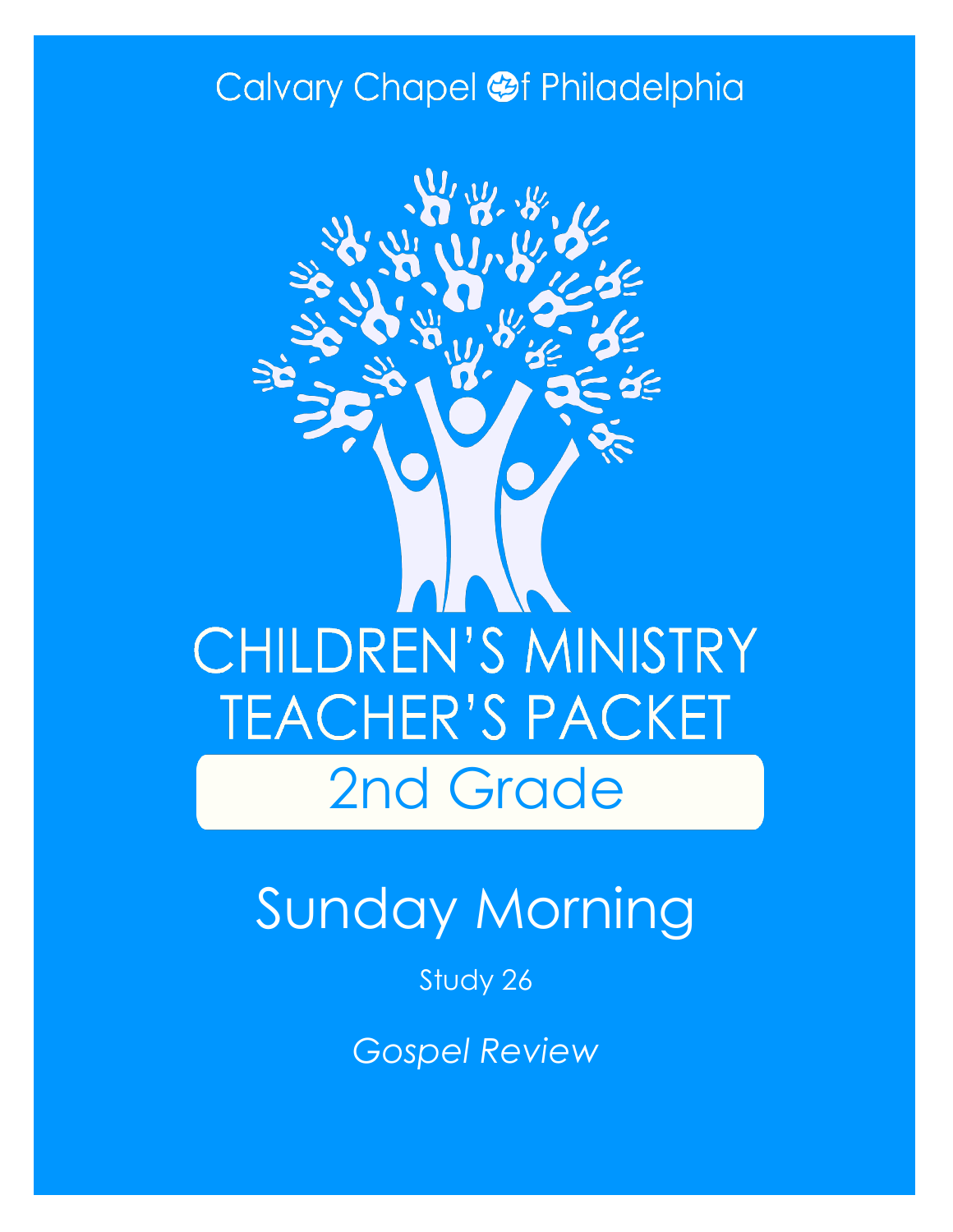#### Gospel Review

The Objective is the key concept for this weeks lesson. It should be the main focus of the study

These are the key verses that you will find helpful in teaching your study this week. The "Main passage" is the basis of the study, where the other verse support the objective of the lesson.

These are the books of the Bible we will be memorizing. New books for this month are in bold. If a student can memorize all the books up to this month's books, you may give them a prize from the "reward box" found on your cart.

An introductory activity or question that will settle the class, draw their attention to the study and prepare their hearts for God's Word.

**Objective This lessons will review the Gospel message, emphasizing the importance of believing it, and present an opportunity for the students to respond.**

#### **Key Verses**

Genesis 1:1 Romans 3:23; 6:23; 5:8; 10:9-10, 13 2 Corinthians 5:21 1 Corinthians 15:4

#### **Books to Memorize**

Matthew, Mark, Luke, John, Acts, Romans, 1&2 Corinthians, Galatians, Ephesians, Philippians, Colossians, 1&2 Thessalonians, 1&2 Timothy, Titus, Philemon, Hebrews, James, 1&2 Peter, **1,2,&3 John, Jude, Revelation**

#### **Hook**

Today rather than one passage, we will be reading a number of verses throughout Scripture. Today's "hook" activity will actually tie right into your "book" study, as well as have the students practice finding things in the Bible.

For each of the verses we study today, do a "sword drill." To do this, have all students hold their Bibles over their heads. When you say the reference out loud, they will then lower and open their Bibles and race to find the verse. Whoever finds it first should stand up and read it to the class. Then discuss the verse (see the book section for the references).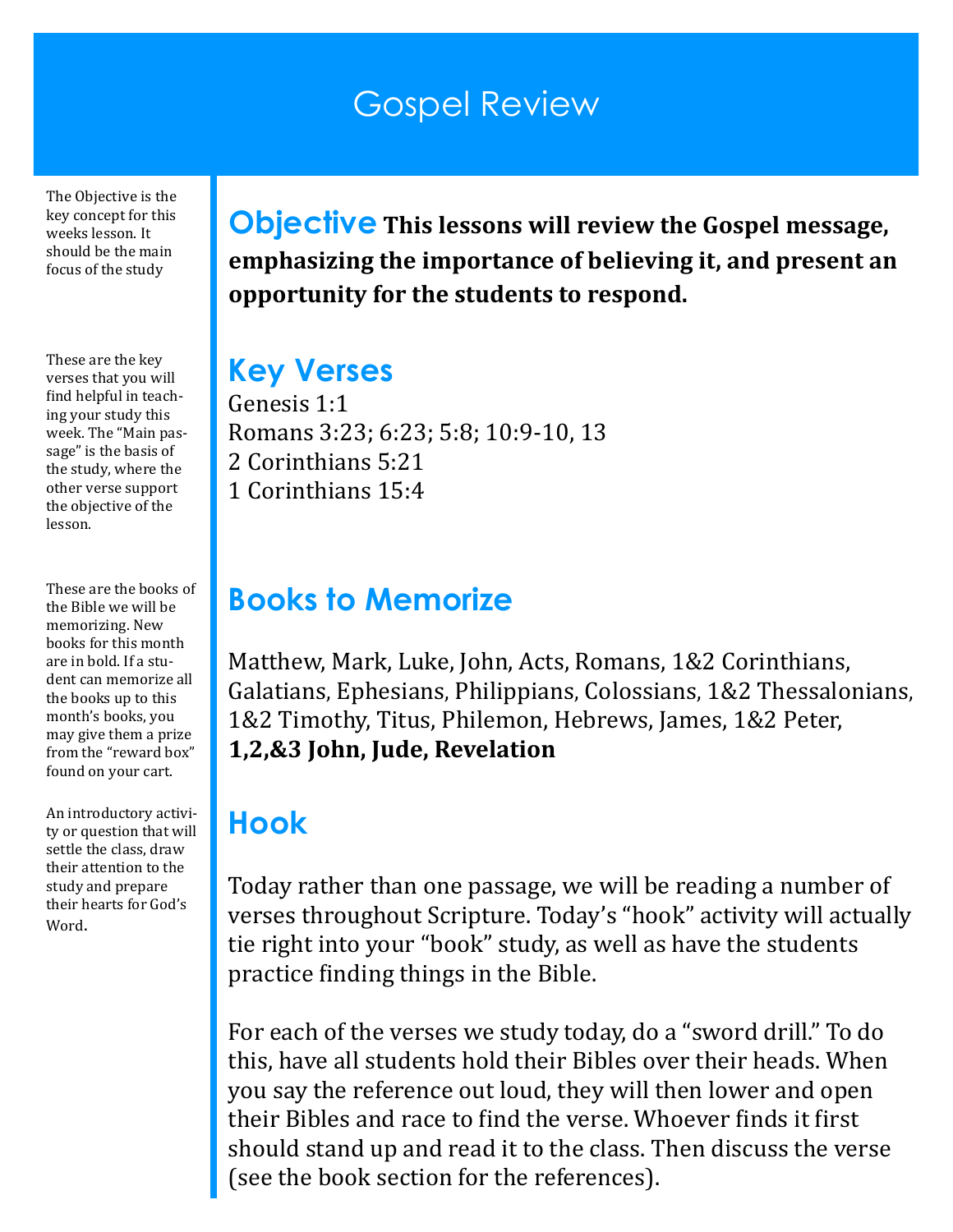What does the Bible say? This is where we will read a passage or series of passages that teach on the subject of the day.

The interpretation/ exegesis of the passage. What does this passage mean? How does this passage apply to my life?

## BOOK

The last few months, we have been studying the Gospel, or the good news about Jesus, in individual parts. Today we are going to put all those parts together. The Gospel begins with an understanding that God has created and rules over everything (Genesis 1:1). However, every single one of us has sinned (Romans 3:23), which means we have all disobeyed God's law and thought, said, and done things that He says are wrong. Romans 6:23 tells us that the punishment for our sin is death, or eternal separation from God.

However, God did not want things to stay this way, so He sent His Son Jesus into the world. Jesus lived a perfect life, but even though He had no sin, He was killed on the cross, taking the punishment of sin for us (Romans 5:8, 2 Corinthians 5:21). But because He was God's sinless Son, sin and death had no power over Him, and so He rose from the dead on the third day (1 Corinthians 15:4).

Jesus' death and resurrection make it possible for us now to be with God forever. Romans 10:13 tells us that whoever calls on the Name of the Lord can be saved from their sin. We do this by confessing Jesus as Lord and believing in His death and resurrection (Romans 10:9-10). When we do that, we make Jesus King of our life and commit to following Him. We become sons and daughters of God, part of His Body, the Church, and get to spend eternity with Him.

### $\mathsf{L}(\mathcal{C})$

At Sunday School, we teach all kinds of important things. We have read stories from the Old and New Testament and looked at how the Bible tells us to live. We have learned that we should tell the truth, obey our parents, and love others. These are all wonderful things to learn, but the most important thing that any of us can hear, know, and believe is the message of the Gospel. This is why we have spent so many weeks studying it.

The Gospel is so important because it has massive consequences for all people. Every one of us was created by God, every one of us has sinned, and without Christ, every one of us will be separated from God forever because of our sin. This is true for you, your friends, your family, your neighbors, and total strangers. Our response to the Gospel affects us not just here and now, but for all eternity. Whether or not we believe has enormous consequences.

Now maybe some of you have doubts or questions about the Gospel. Maybe you don't understand why Jesus had to die for you. Perhaps you